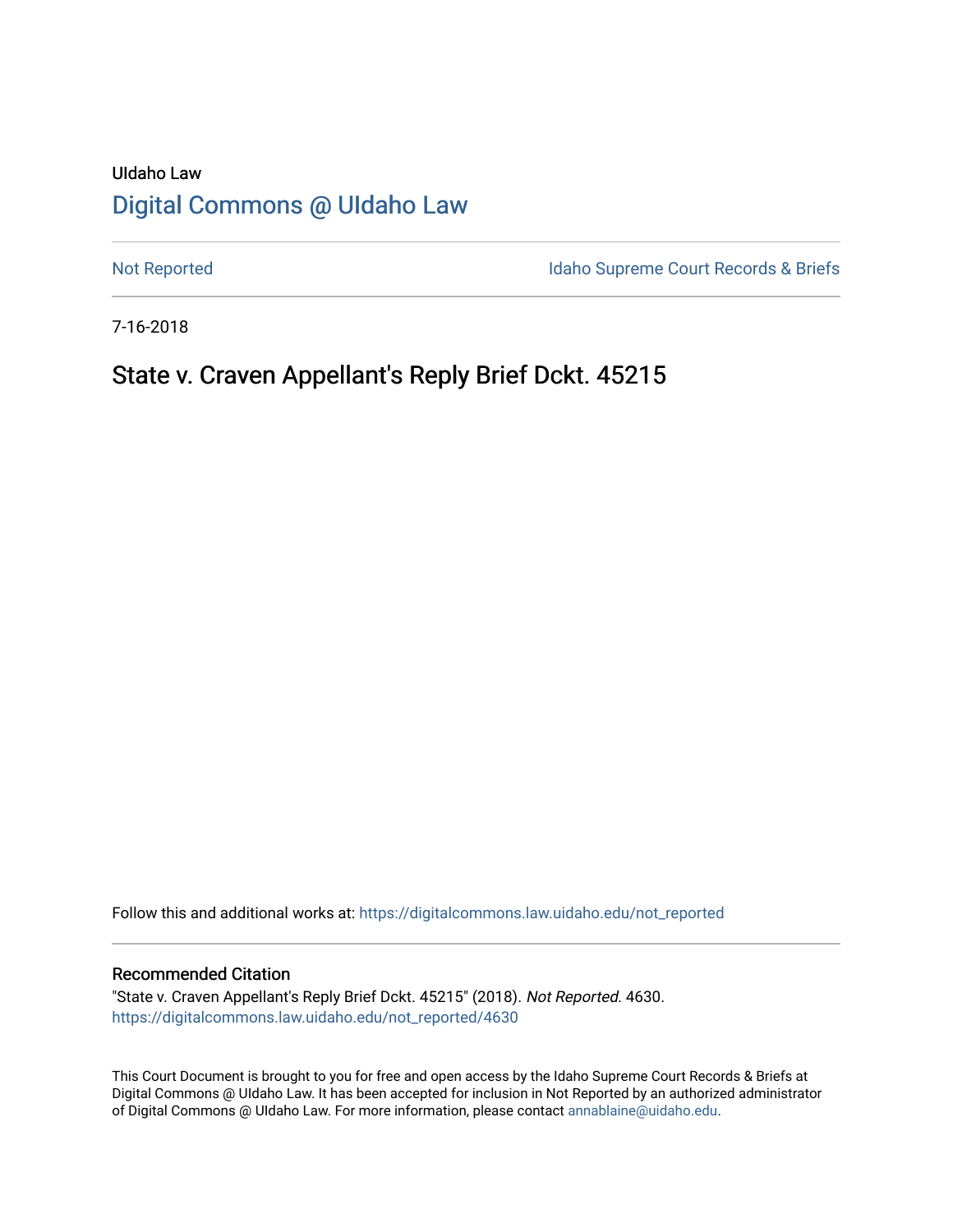Electronically Filed 7/16/2018 10:10 AM Idaho Supreme Court Karel Lehrman, Clerk of the Court By: Brad Thies, Deputy Clerk

#### **IN THE SUPREME COURT OF THE STATE OF IDAHO**

| <b>STATE OF IDAHO,</b>   |                      |
|--------------------------|----------------------|
|                          |                      |
| Plaintiff-Respondent,    | NO. 45215            |
|                          |                      |
| $\mathbf{v}$ .           | <b>ADA COUNTY</b>    |
|                          | NO. CR-FE-2015-17301 |
| JOHN ANDREW CRAVEN, SR., |                      |
|                          |                      |
| Defendant-Appellant.     |                      |
|                          |                      |

#### **REPLY BRIEF OF APPELLANT** \_\_\_\_\_\_\_\_\_\_\_\_\_\_\_\_\_\_\_\_\_\_\_\_

\_\_\_\_\_\_\_\_\_\_\_\_\_\_\_\_\_\_\_\_\_\_\_\_

**APPEAL FROM THE DISTRICT COURT OF THE FOURTH JUDICIAL DISTRICT OF THE STATE OF IDAHO, IN AND FOR THE COUNTY OF ADA**

\_\_\_\_\_\_\_\_\_\_\_\_\_\_\_\_\_\_\_\_\_\_\_\_

#### **HONORABLE NANCY A. BASKIN District Judge**

\_\_\_\_\_\_\_\_\_\_\_\_\_\_\_\_\_\_\_\_\_\_\_\_

**State Appellate Public Defender Deputy Attorney General I.S.B. #6555 Criminal Law Division**

**ANDREA W. REYNOLDS Boise, Idaho 83720-0010 Deputy State Appellate Public Defender (208) 334-4534 I.S.B. #9525 322 E. Front Street, Suite 570 Boise, Idaho 83702 Phone: (208) 334-2712 Fax: (208) 334-2985 E-mail: documents@sapd.state.id.us**

**ATTORNEYS FOR ATTORNEY FOR**

**ERIC D. FREDERICKSEN KENNETH K. JORGENSEN P.O. Box 83720**

**DEFENDANT-APPELLANT PLAINTIFF-RESPONDENT**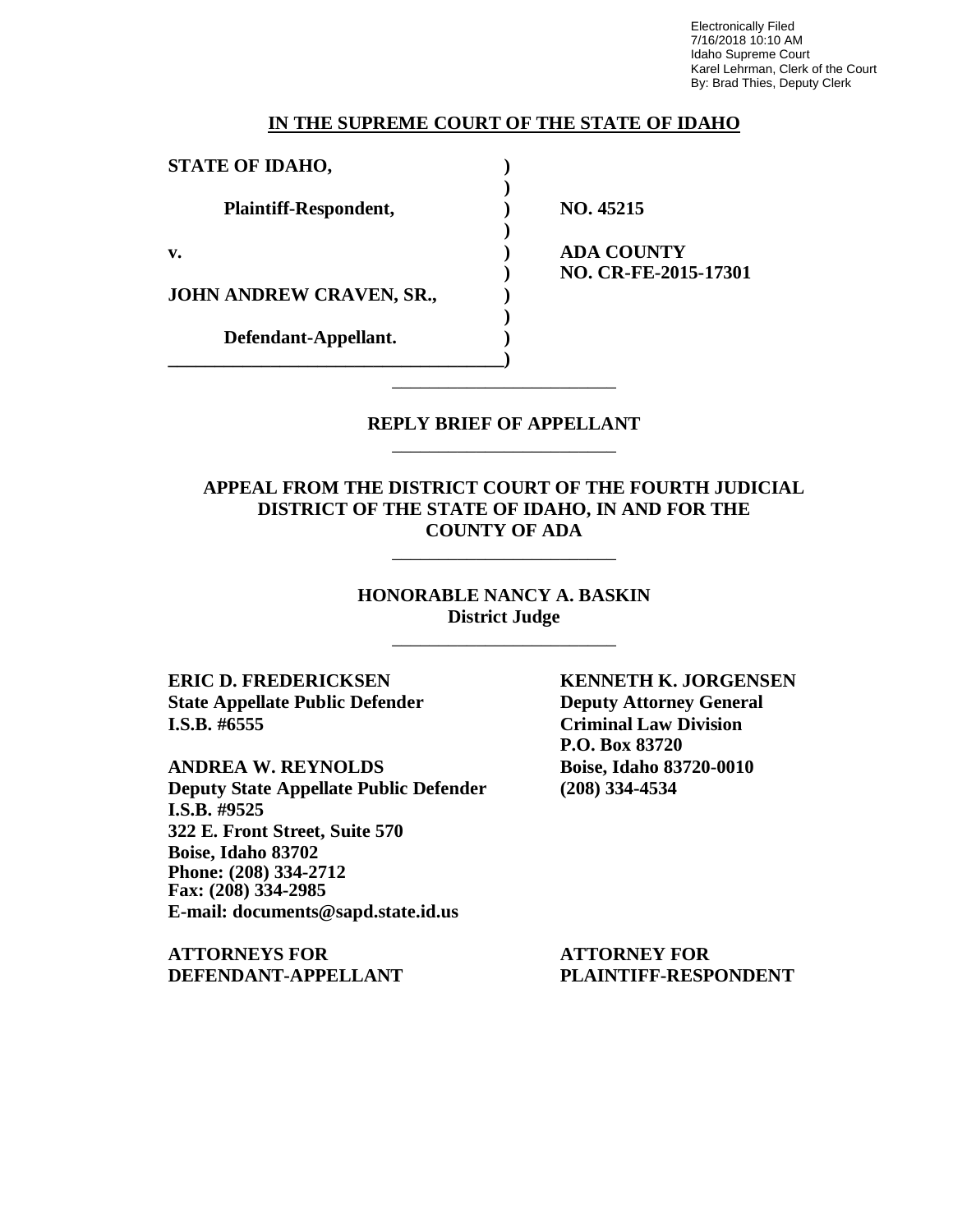### **TABLE OF CONTENTS**

| <b>Statement of Facts and</b>                                                                                                                          |
|--------------------------------------------------------------------------------------------------------------------------------------------------------|
|                                                                                                                                                        |
|                                                                                                                                                        |
| The District Court Committed Fundamental Error When It Failed To                                                                                       |
|                                                                                                                                                        |
| B. Mr. Craven Is Not Barred From Challenging The Elements Instruction                                                                                  |
| C. Mr. Craven Is Not Barred From Challenging the Elements Instruction<br>On Appeal Because He Did Not Object During The Jury Instruction<br>Conference |
| D. The District Court Committed Fundamental Error By Failing To Instruct                                                                               |
|                                                                                                                                                        |
|                                                                                                                                                        |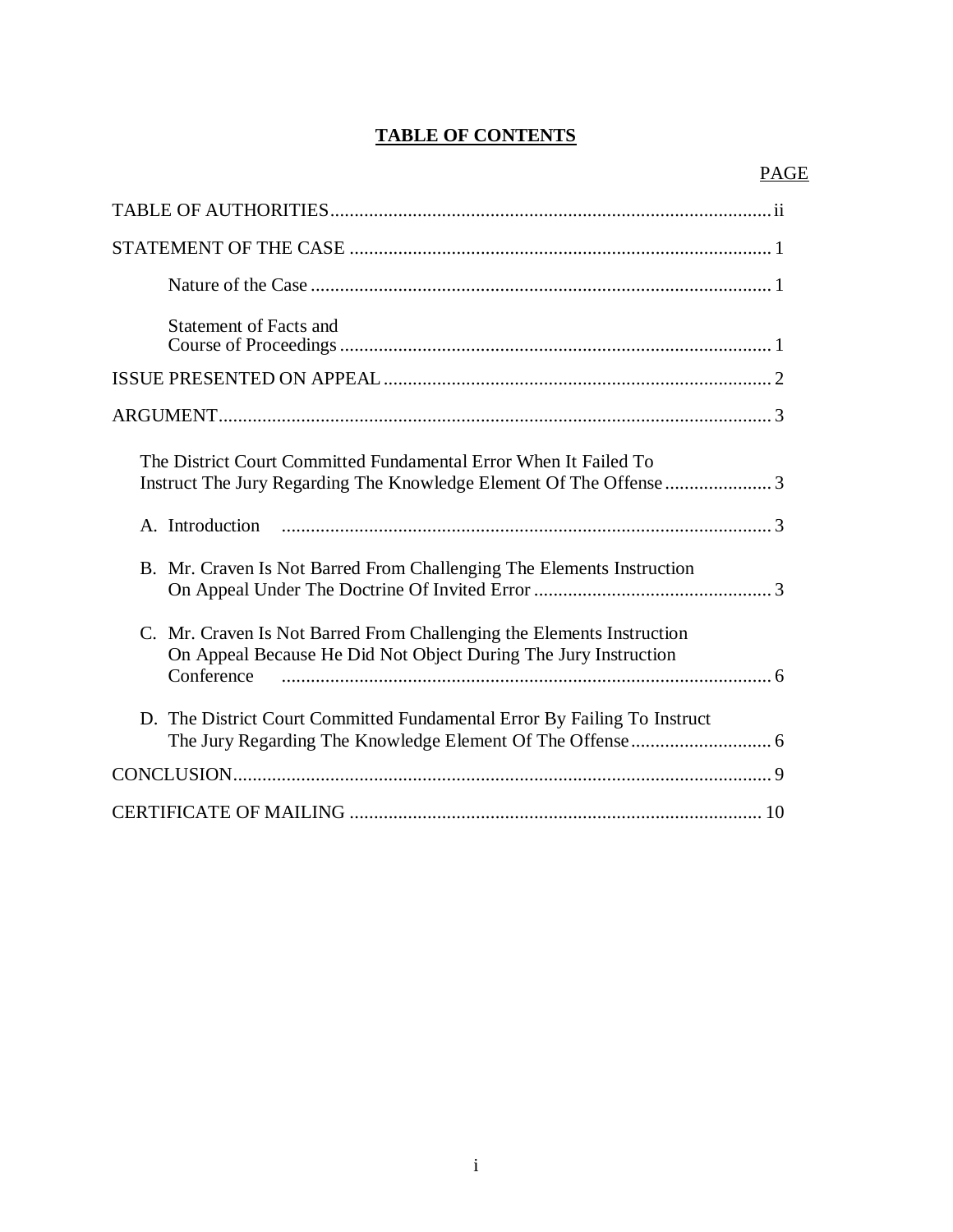## **TABLE OF AUTHORITIES**

## Cases

## **Statutes**

## Rules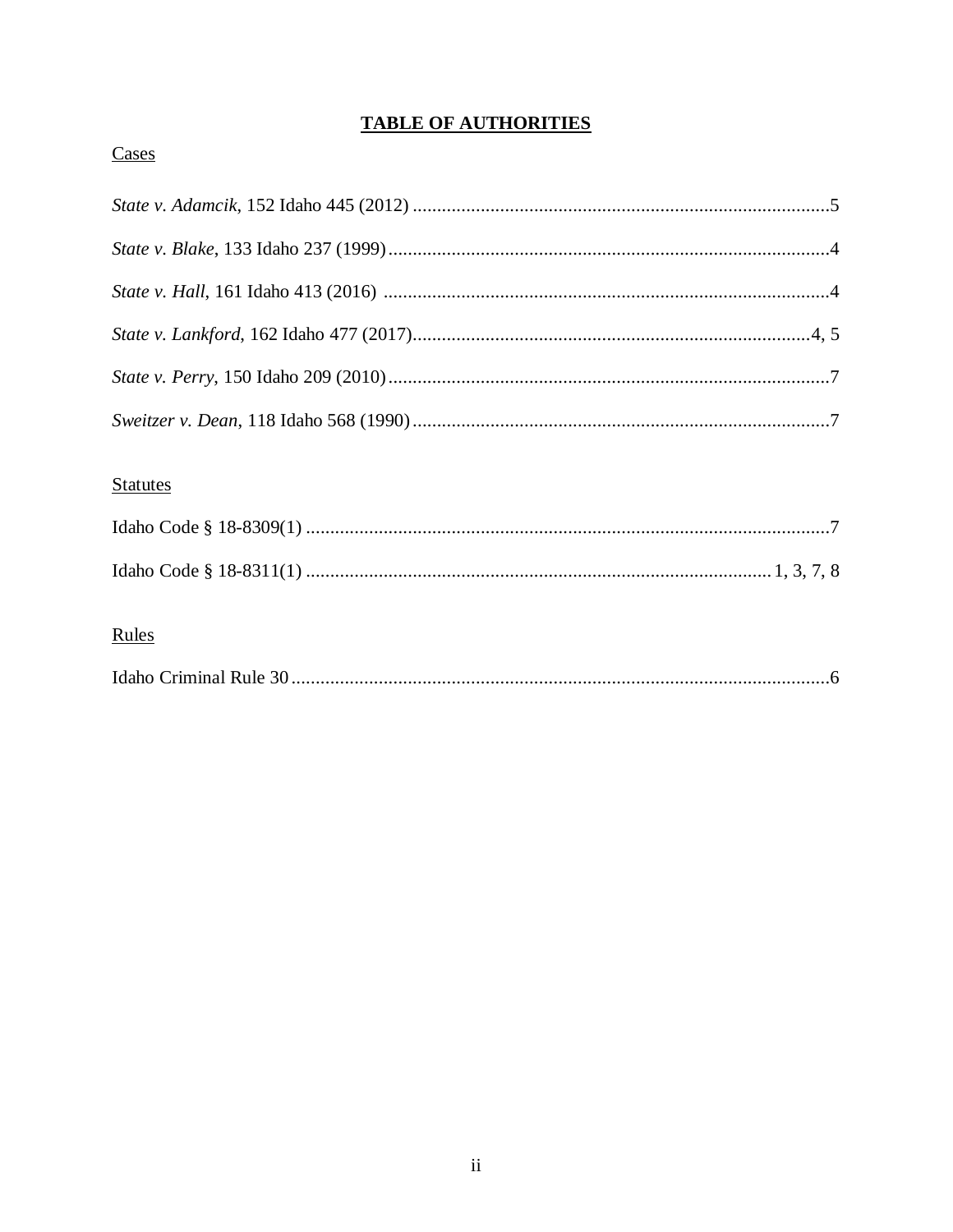### STATEMENT OF THE CASE

### Nature of the Case

Mr. Craven appeals from his judgment of conviction for failure to register as a sex offender, challenging as fundamental error the district court's instruction to the jury on the elements of the offense, which omitted the knowledge requirement as set forth in Idaho Code § 18-8311. He submits this Reply Brief to respond to the State's legal argument.

#### Statement of Facts and Course of Proceedings

Mr. Craven included a statement of facts and course of proceedings in his Appellant's Brief, which he relies on and incorporates herein. (Appellant's Br., pp.1-3.)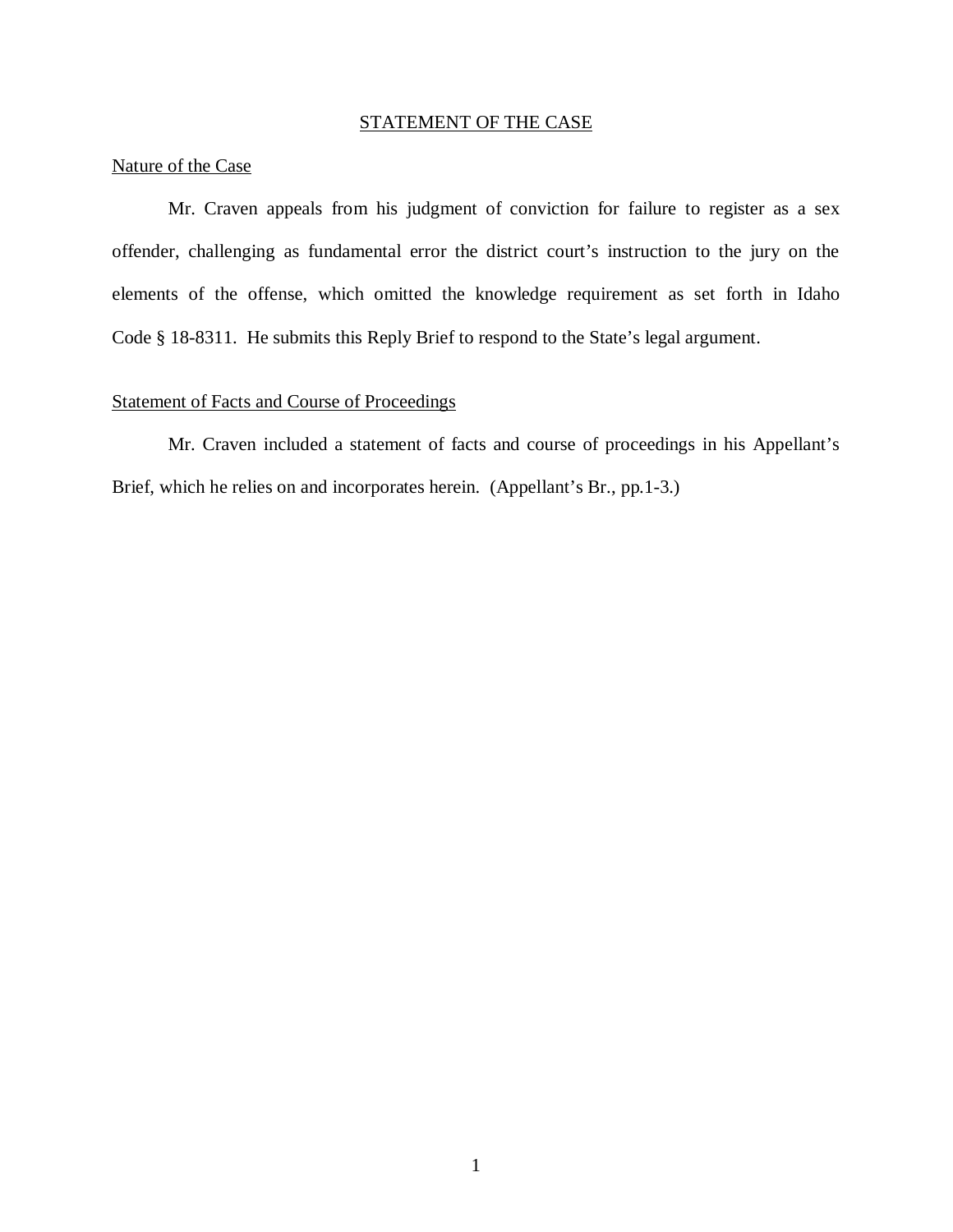## **ISSUE**

Did the district court commit fundamental error when it failed to instruct the jury regarding the knowledge element of the offense?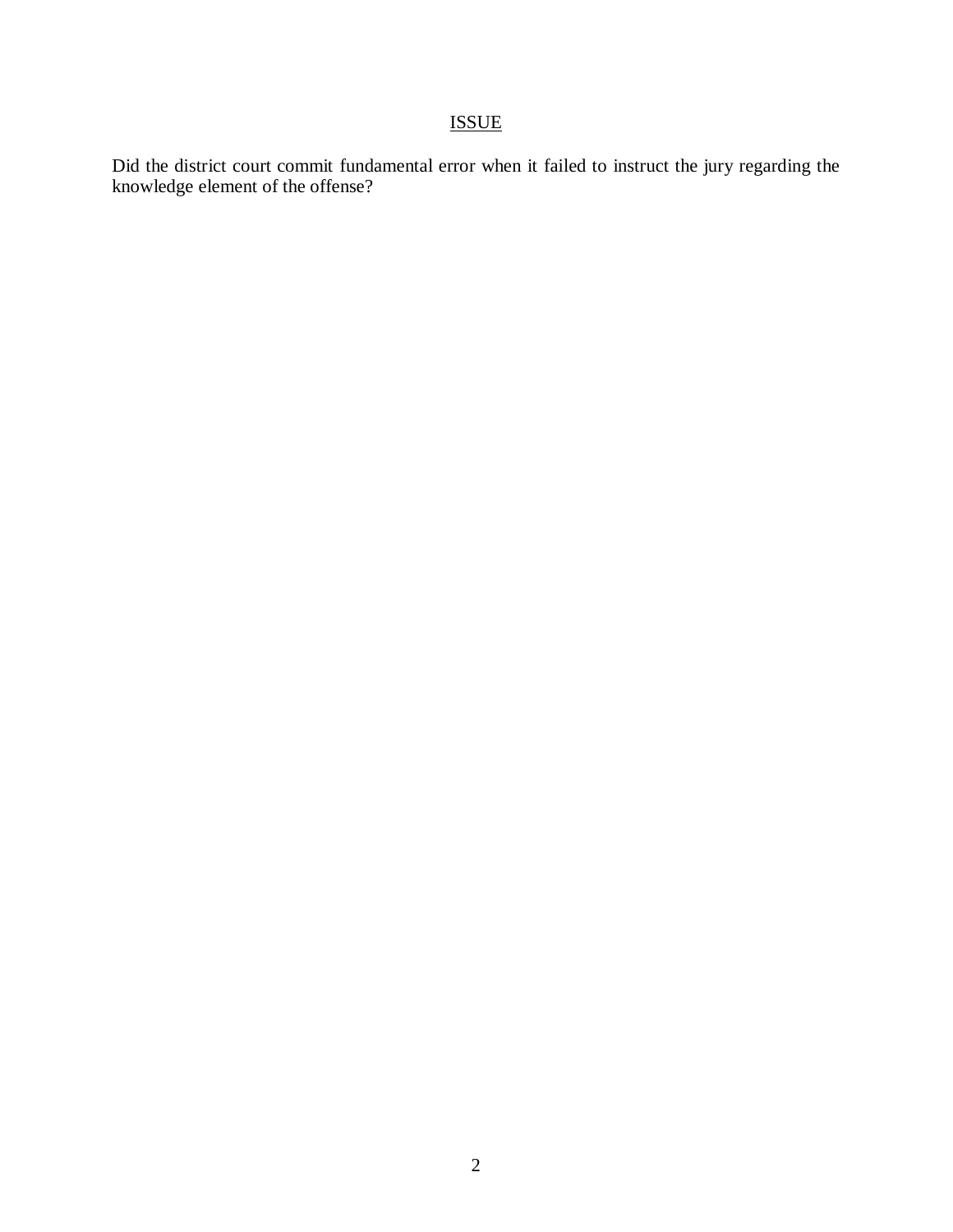#### ARGUMENT

#### The District Court Committed Fundamental Error When It Failed To Instruct The Jury Regarding The Knowledge Element Of The Offense

#### A. Introduction

In his Appellant's Brief, Mr. Craven argued the district court's elements instruction lowered the State's burden of proof, and violated Mr. Craven's constitutional right to due process, because the jury was not instructed regarding the knowledge element of the offense, as specifically set forth at Idaho Code § 18-8311(1). (Appellant's Br., pp.5-8.) In its Respondent's Brief, the State concedes "the instructions erroneously omitted the 'knowing' element" and "instructional errors relieving the state of its burden to prove an element present a constitutional issue." (Respondent's Br., p.9.) Despite these concessions, the State contends Mr. Craven cannot raise this issue on appeal because he invited the error by not objecting to the elements instruction in the district court. (Respondent's Br., pp.6-8.) In the same vein, the State argues the issue is procedurally barred because Mr. Craven did not object to the elements instruction during the jury instruction conference. (Respondent's Br., pp.8-9.) The State is incorrect on both fronts, and this Court can review the issue for fundamental error. As set forth in the Appellant's Brief, Mr. Craven has shown fundamental error in the elements instruction (Instruction No. 13). (Appellant's Br., pp.5-8.)

#### B. Mr. Craven Is Not Barred From Challenging The Elements Instruction On Appeal Under The Doctrine Of Invited Error

The State argues Mr. Craven invited the error in the elements instruction by not objecting to the instruction in the district court, and later requesting an additional instruction in response to a question from the jury reaffirming the elements instruction. (Respondent's Br., pp.6-8.) Mr. Craven did not invite the district court's error. As the Idaho Supreme Court explained in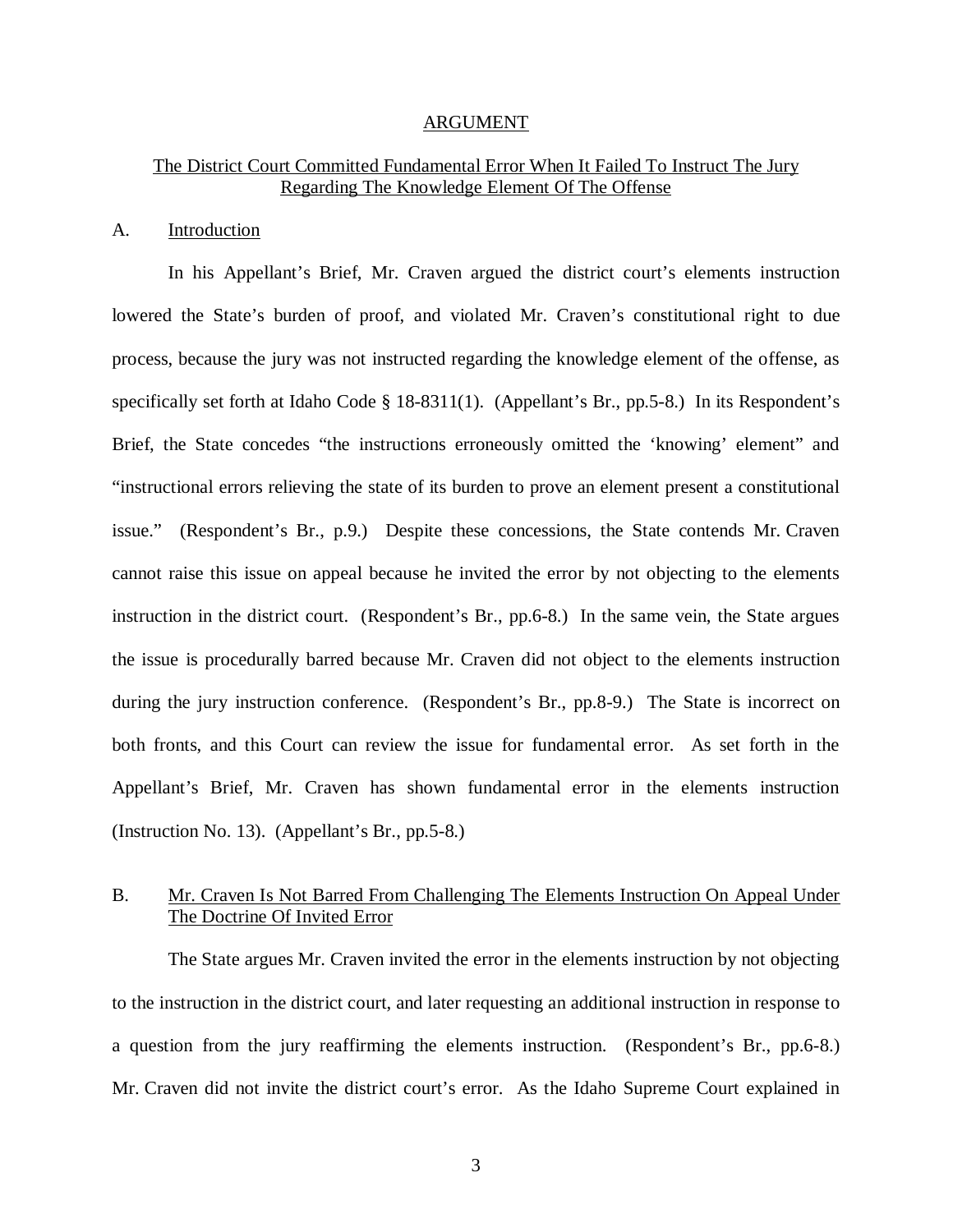*State v. Blake,* "[t]he purpose of the invited error doctrine is to prevent a party who caused or played an important role in prompting a trial court to give or not give an instruction from later challenging that decision on appeal." 133 Idaho 237, 240 (1999). By contrast, "an appellant who did not encourage the district court to offer the specific instructions given, but merely failed to object, is not precluded by the invited error doctrine from raising an issue on appeal." *State v. Lankford*, 162 Idaho 477, 485 (2017) (citation omitted). Mr. Craven neither played an important role nor prompted the district court to give the elements instruction he now challenges on appeal. Instead, he merely failed to object to the instruction. He can thus challenge the instruction under fundamental error review. *See id.* (reviewing claim for fundamental error).

Mr. Craven submitted seven proposed jury instructions to the district court. (R., pp.113- 14.) He requested that the district court give the pattern instructions on reasonable doubt, determining facts from the evidence and disregarding non-evidence, instructions and exhibits, evidence of other crimes, union of act and intent, out-of-court statements by the defendant, and willful defined. (R., p.113.) The State submitted proposed jury instructions to the district court, specifically requesting an elements instruction. (R., pp.117-21.) The elements instruction the State proposed was the same in all material respects as the elements instruction the district court gave to the jury. (R., pp.119, 167.) It is clear from the record that it was the State, not Mr. Craven, who proposed the elements instruction that was ultimately given.

The State faults Mr. Craven for failing to object to the elements instruction at the jury instruction conference, but a defendant's failure to object to a jury instruction does not mean he invited an instructional error. In *Lankford*, the Idaho Supreme Court held Mr. Lankford's claim was not barred by invited error where "there [was] no record of explicit suggestion, encouragement or acquiescence by Lankford," noting "failure to object is not enough to invoke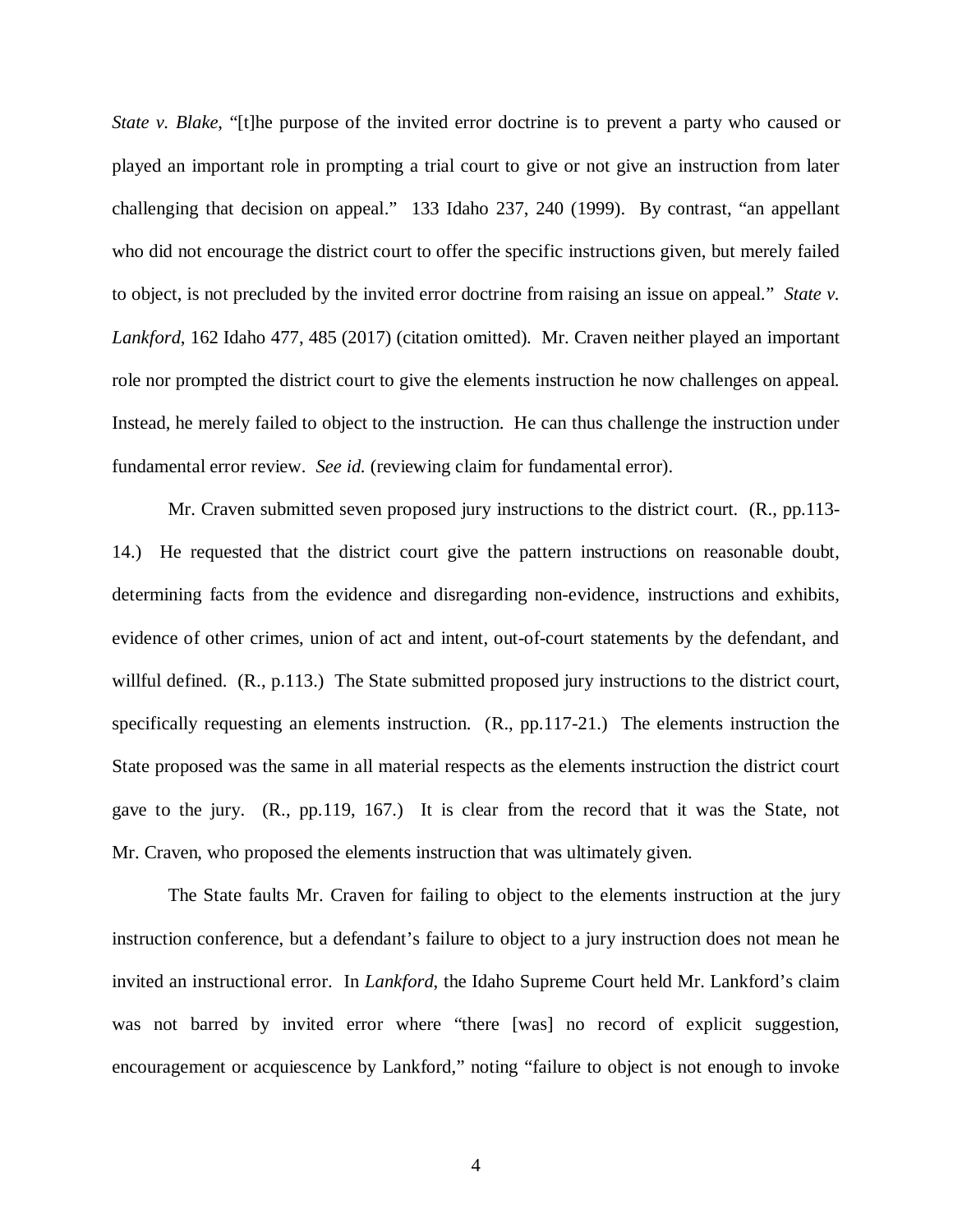the invited error doctrine." 162 Idaho at 485; *see also State v. Adamcik*, 152 Idaho 445, 477 (2012) (holding a defendant is not precluded by the invited error doctrine from challenging a jury instruction on appeal where he did not encourage the trial court to offer the specific instruction given, but merely failed to object). Here, it is clear from the record that the district court was providing the district court's proposed jury instructions to the parties at the jury instruction conference when it said "[t]he Court is providing the court's proposed instructions." (Tr., p.358, Ls.16-18.) Defense counsel stated he had "no objections to the instructions as proposed," but did not encourage the district court to offer the elements instruction.

The State also asserts Mr. Craven somehow invited the error in the elements instruction when, in response to a question from the jury during deliberations, he "played an important role in prompting the court to give another instruction reaffirming the jury instructions previously given." (Respondent's Br., p.7 (quotation marks omitted).) The problem with the State's argument is that Mr. Craven is not objecting to the instruction the district court gave to the jury in response to the jury's question. Instead, he is objecting to an instruction given to the jury prior to its deliberations. The fact that the district court reaffirmed the elements instruction to the jury during deliberations in response to an unrelated question is irrelevant. Moreover, just as with the original instructions, Mr. Craven did not propose the district court's response to the jury's question, but simply failed to object to the district court's proposal.

The jury asked a question regarding the legal definition of residence and mailing address. (Tr., p.425, Ls.6-13.) The district court proposed a response to this question, stating:

The court's proposed response to this question is: "For purposes of this case 'residence' means the offender's present place of abode. The term 'mailing address' is not defined by the statute. Terms which are of common usage and are sufficiently generally understood need not be further defined by the court. The elements you must find in this case are set forth by the jury instructions previously provided by the court.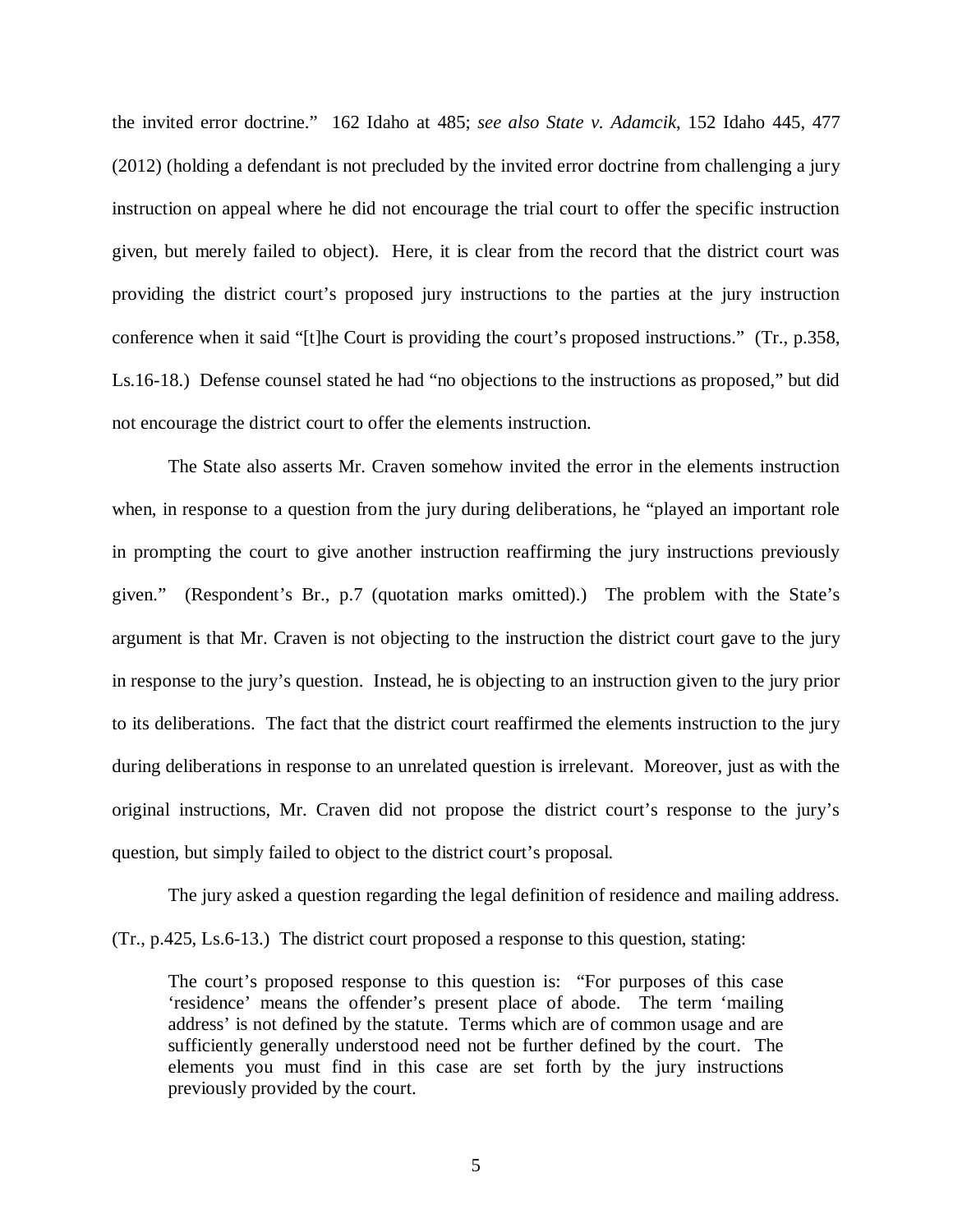(Tr., p.425, Ls.14-22.) Defense counsel concurred in the district court's proposed answer, but he did not encourage the district court to offer the specific instruction. Thus, even if Mr. Craven was challenging this instruction as opposed to Instruction No. 13 (which he is clearly not), it would be reviewable by this Court for fundamental error.

#### C. Mr. Craven Is Not Barred From Challenging the Elements Instruction On Appeal Because He Did Not Object During The Jury Instruction Conference

The State argues that in light of Mr. Craven's failure to object to the elements instruction at the jury instruction conference, this Court cannot review the error on appeal under Idaho Criminal Rule 30(b)(4). (Respondent's Br., p.8.) This argument must be rejected as Rule 30(b)(4) does not prevent an appellate court from reviewing an erroneous jury instruction for fundamental error. *See State v. Hall*, 161 Idaho 413, 422 (2016) (refusing to review an instructional error as preserved error under Rule 30(b) due to a failure to object at the jury instruction conference, but stating "[t]he issue can . . . be raised as fundamental error").

### D. The District Court Committed Fundamental Error By Failing To Instruct The Jury Regarding The Knowledge Element Of The Offense

The State asserts Mr. Craven has failed to meet any of the three prongs of fundamental error review. (Respondent's Br., pp.9-13.) With respect to the first prong, the State claims Mr. Craven cannot show the district court's instructional error violated his unwaived constitutional right to due process because Mr. Craven "waived any claim of alleged error in the instructions" when he failed to object to the instructions in the district court. (Respondent's Br., p.9.) This is preposterous. Surely Mr. Craven did not waive his constitutional right to due process when he failed to object to the jury instructions. The State cites no authority for its argument, and there is none. There is a difference between waiving an objection to a jury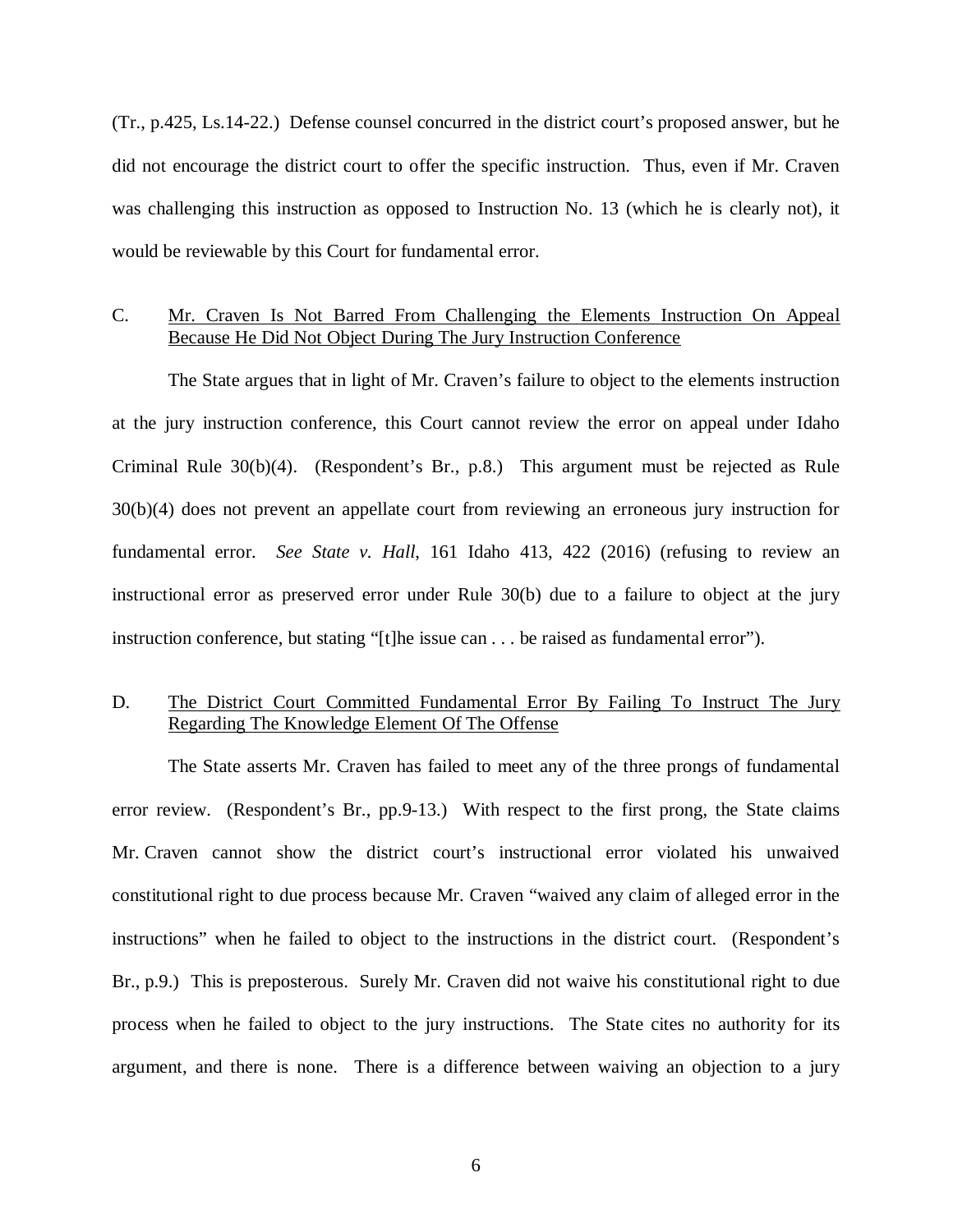instruction, and thus waiving preserved error review, and waiving a constitutional right. The State properly acknowledges that "instructional errors relieving the state of its burden to prove an element [of the offense] present a constitutional issue." (Respondent's Br., p.9.) Mr. Craven did not waive his constitutional right to a properly instructed jury, and thus meets the first prong of *State v. Perry*, 150 Idaho 209, 226 (2010).

With respect to the second prong, the State claims "the purported error is not clear" because "there are at least two plain tactical reasons not to object to the elements instruction as written." (Respondent's Br., p.9.) According to the State, Mr. Craven had a tactical reason not to object because he could not have presented his lack of knowledge defense to the jury and his "state of mind was irrelevant to his own theory of the case below." (Respondent's Br., pp.10- 11.) The State is incorrect. As an initial matter, it is unclear why a defendant would ever make the tactical decision to lower the State's burden of proof by failing to have the jury properly instructed regarding a necessary element of an offense. Moreover, the State's argument does not make sense.

In order to prove Mr. Craven was subject to criminal penalties for violating the registration requirement set forth Idaho Code § 18-8309(1), the State had to prove his failure to notify the sheriff of the change in his address was knowing. *See* I.C. § 18-8311(1) ("An offender subject to registration who *knowingly* fails to register, verify his address, or provide any information or notice as required by this chapter shall be guilty of a felony  $\dots$ .") (emphasis added). The word "knowingly" is not mere surplusage. *See Sweitzer v. Dean*, 118 Idaho 568, 572 (1990) ("The Supreme Court will not construe a statute in a way which makes mere surplusage of provisions included therein."). Instead, it defines the knowledge element of the offense. Thus, section 18-8311(1) does not make it a crime for an offender subject to registration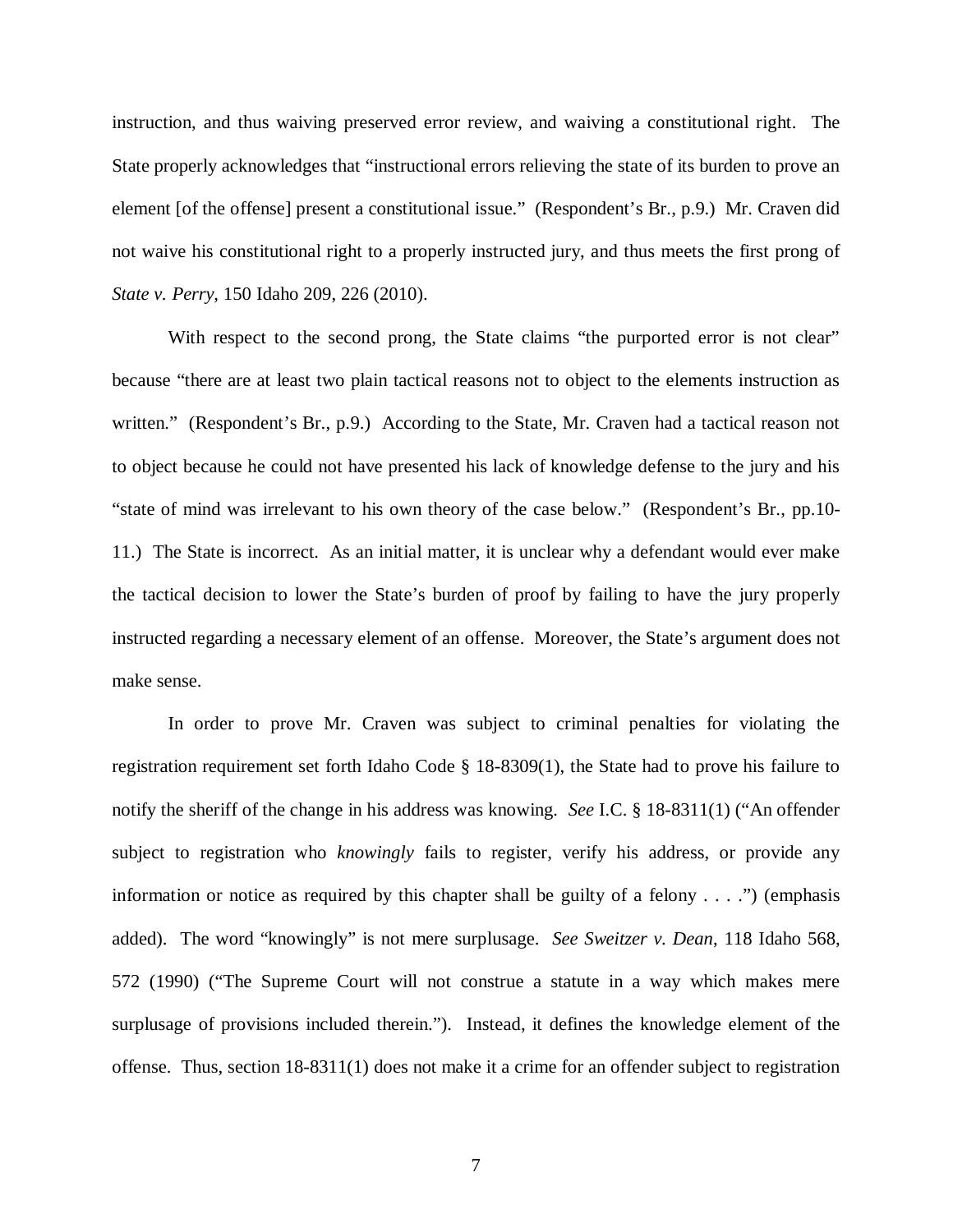to simply fail to provide any information or notice as required; instead, it makes it a crime for an offender subject to registration to *knowingly* fail to provide any information or notice as required. The failure to object to the erroneous elements instruction could not have been a tactical decision on the part of defense counsel, as there was no possible benefit to Mr. Craven in failing to have an improperly instructed jury, especially considering he specifically contested that he knew he had to notify the sheriff when he moved from his room inside the hotel to the parking lot.  $(Tr., p.306, L.17 - p.309, L.13, Tr., p.313, Ls.17-25.)$ 

With respect to the third prong, the State argues "there is no reason to think the inclusion of a knowledge element would have helped Craven below—it would have been irrelevant at best, and self-defeating at worst, for Craven to shoehorn a state-of-mind argument into his theory of the case." (Respondent's Br., p.12.) But this is precisely the point. Section 18-8311(1) has a state of mind requirement—it requires the offender's failure to provide any information or notice as required to be knowing in order for criminal liability to attach. Had the jury been properly instructed regarding the knowledge element of the offense, there is a reasonable possibility it would have found Mr. Craven "not guilty" in light of the evidence that he did not know he had to notify the sheriff when he moved from inside the motel to the parking lot. Mr. Craven testified he "was doing what [he] thought was right." (Tr., p.310, Ls.13-14.) The district court's failure to instruct the jury regarding the knowledge of the element of the offense was fundamental error and Mr. Craven is entitled to relief from this Court.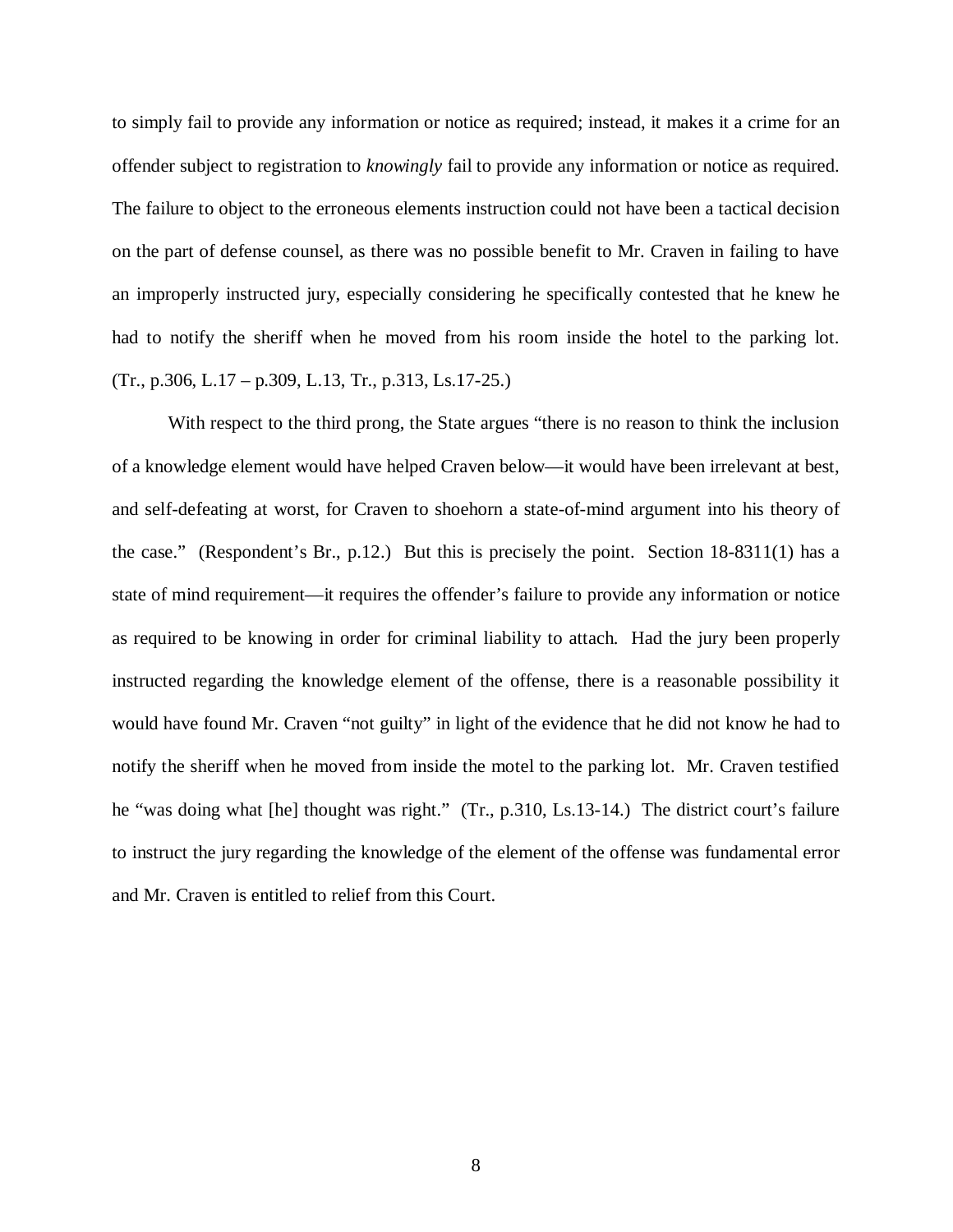### **CONCLUSION**

For the reasons stated above, as well as those set forth in his Appellant's Brief, Mr. Craven respectfully requests that the Court vacate his conviction and remand this case to the district court for further proceedings.

DATED this 16<sup>th</sup> day of July, 2018.

/s/ Andrea W. Reynolds ANDREA W. REYNOLDS Deputy State Appellate Public Defender